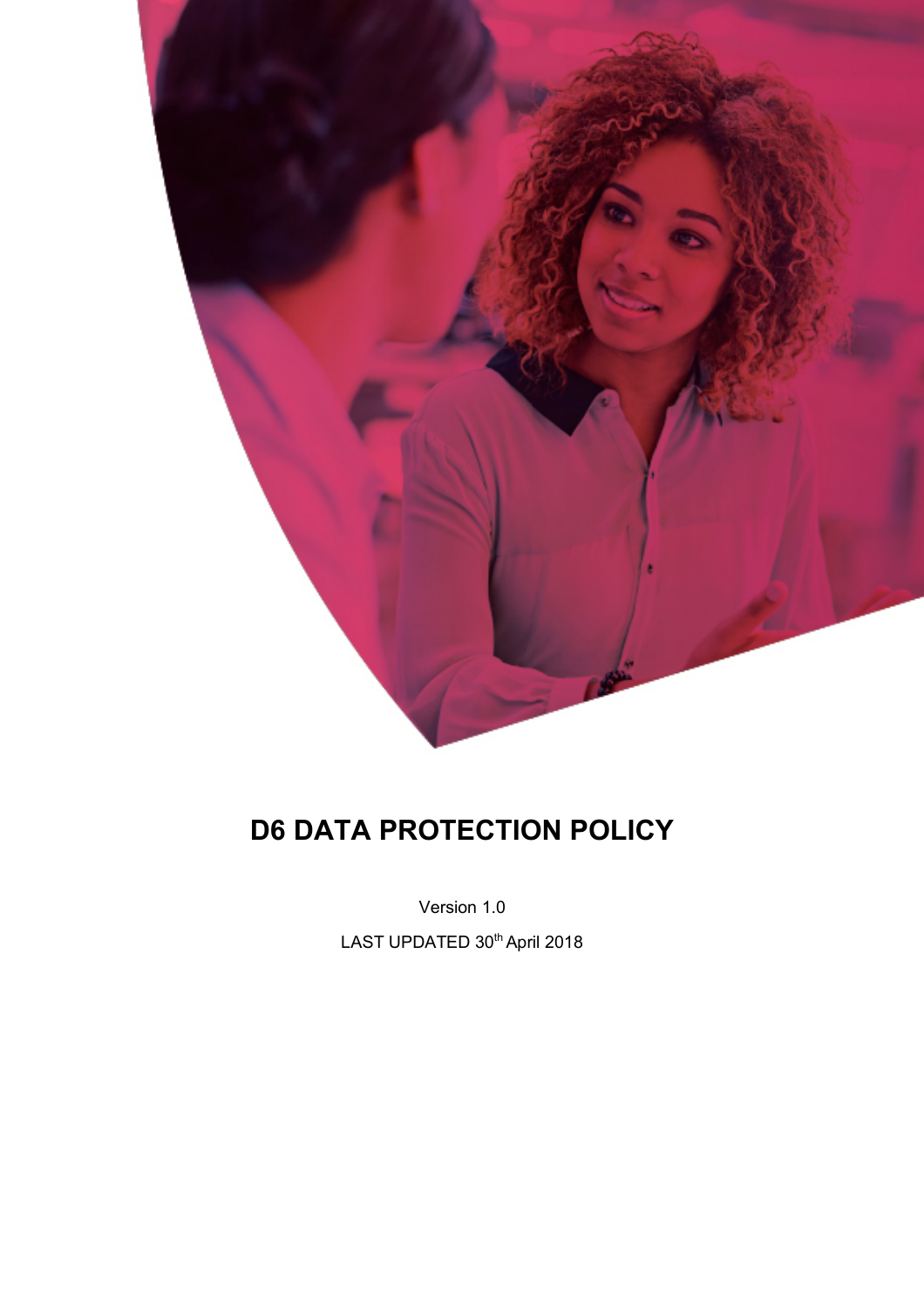

# **TABLE OF CONTENTS**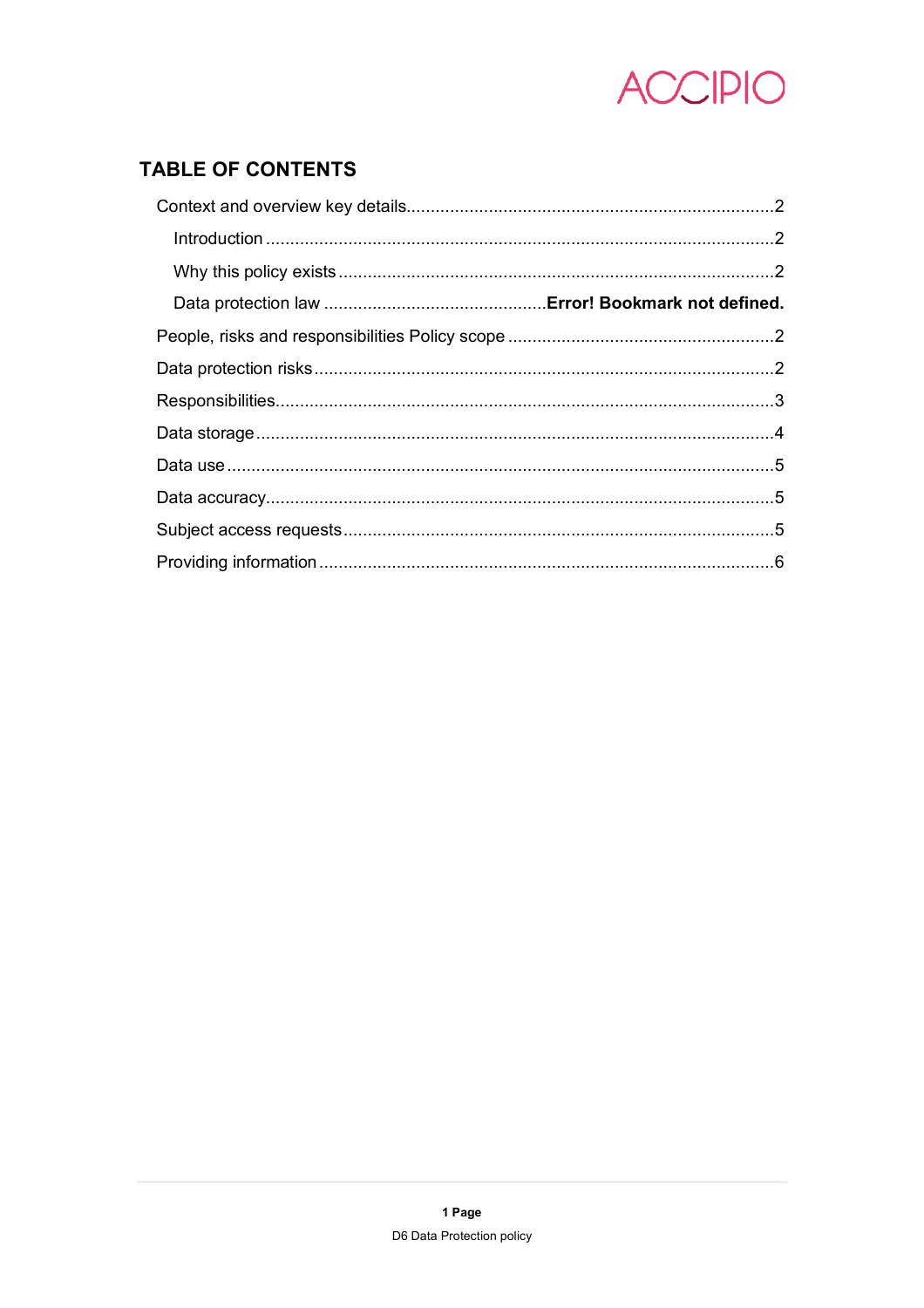

## **CONTEXT AND OVERVIEW KEY DETAILS**

#### **Introduction**

Accipio needs to gather and use certain information about individuals.

These can include customers, suppliers, business contacts, employees and other people the organisation has a relationship with or may need to contact.

This policy describes how this personal data must be collected, handled and stored to meet the company's data protection standards — and to comply with the law.

#### **Why this policy exists**

This data protection policy ensures Accipio:

- Complies with new GDPR laws and follows good practice
- Protects the rights of staff, customers and partners
- Is open about how it stores and processes individuals' data
- Protects itself from the risks of a data breach and has mitigating processes in place

#### **General Data Protection Regulation**

General Data Protection Regulation (GDPR) enforces organisations — including Accipio— to transparently collect, process and store personal data.

These rules apply regardless of whether data is stored electronically, on paper or on other materials, and applies to organisations who control or process data within the EU.

#### **PEOPLE, RISKS AND RESPONSIBILITIES POLICY SCOPE**

This policy applies to:

- Accipio Ltd and all subsidiaries (Accipio Digital Ltd and Accipio Leadership Ltd).
- All staff and volunteers of Accipio
- All contractors, suppliers and other people working on behalf of Accipio

It applies to all data that the company holds relating to identifiable individuals. This can include:

- Names of individuals
- Postal addresses
- Email addresses
- Telephone numbers
- …plus, any other information relating to individuals needed for the delivery of service

#### **DATA PROTECTION RISKS**

This policy helps to protect Accipio from some very real data security risks, including: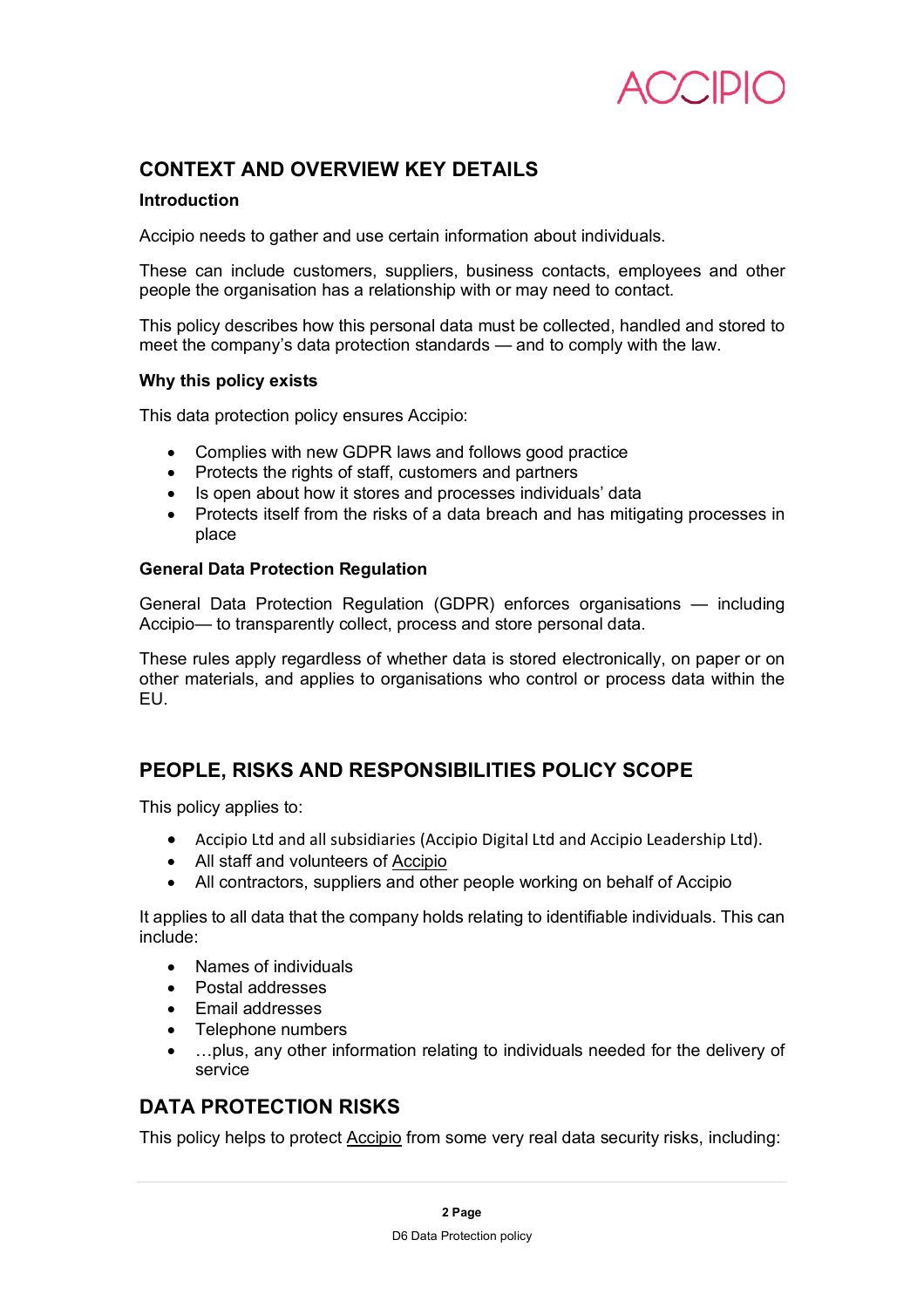

- **Breaches of confidentiality.** For instance, information being given out inappropriately.
- **Failing to offer choice.** For instance, all individuals should be free to choose how the company uses data relating to them.
- **Reputational damage.** For instance, the company could suffer if hackers successfully gained access to sensitive data.

#### **RESPONSIBILITIES**

Everyone who works for or with Accipio has some responsibility for ensuring data is collected, stored and handled appropriately.

Each team that handles personal data must ensure that it is handled and processed in line with this policy and data protection principles.

However, these people have key areas of responsibility:

- o The **board of directors** is ultimately responsible for ensuring that Accipio meets its legal obligations.
- o The Data Protection Officer, Sascha Benson-Cooper, is responsible for:
	- § Keeping the board updated about data protection responsibilities, risks and issues.
	- § Reviewing all data protection procedures and related policies, in line with an agreed schedule.
	- Arranging data protection training and advice for the people covered by this policy.
	- **Handling data protection questions from staff and anyone else covered by this** policy.
	- **•** Dealing with requests from individuals to see the data Accipio holds about them (also called 'subject access requests').
	- Checking and approving any contracts or agreements with third parties that may handle the company's sensitive data.

The IT manager, Sascha Benson-Cooper, is responsible for:

- o Ensuring all systems, services and equipment used for storing data meet acceptable security standards.
- o Performing regular checks and scans to ensure security hardware and software is functioning properly.
- o Evaluating any third-party services the company is considering using to store or process data. For instance, cloud compu ting services.
- o The **marketing manager, Jo Addison,** is responsible for:
	- § Approving any data protection statements attached to communications such as emails and letters.
	- § Addressing any data protection queries from journalists or media outlets like newspapers.
	- Where necessary, working with other staff to ensure marketing initiatives abide by data protection principles.

General staff guidelines

- $\circ$  The only people able to access data covered by this policy should be those who **need it for their work**.
- o Data **should not be shared informally**. When access to confidential information is required, employees can request it from their line managers.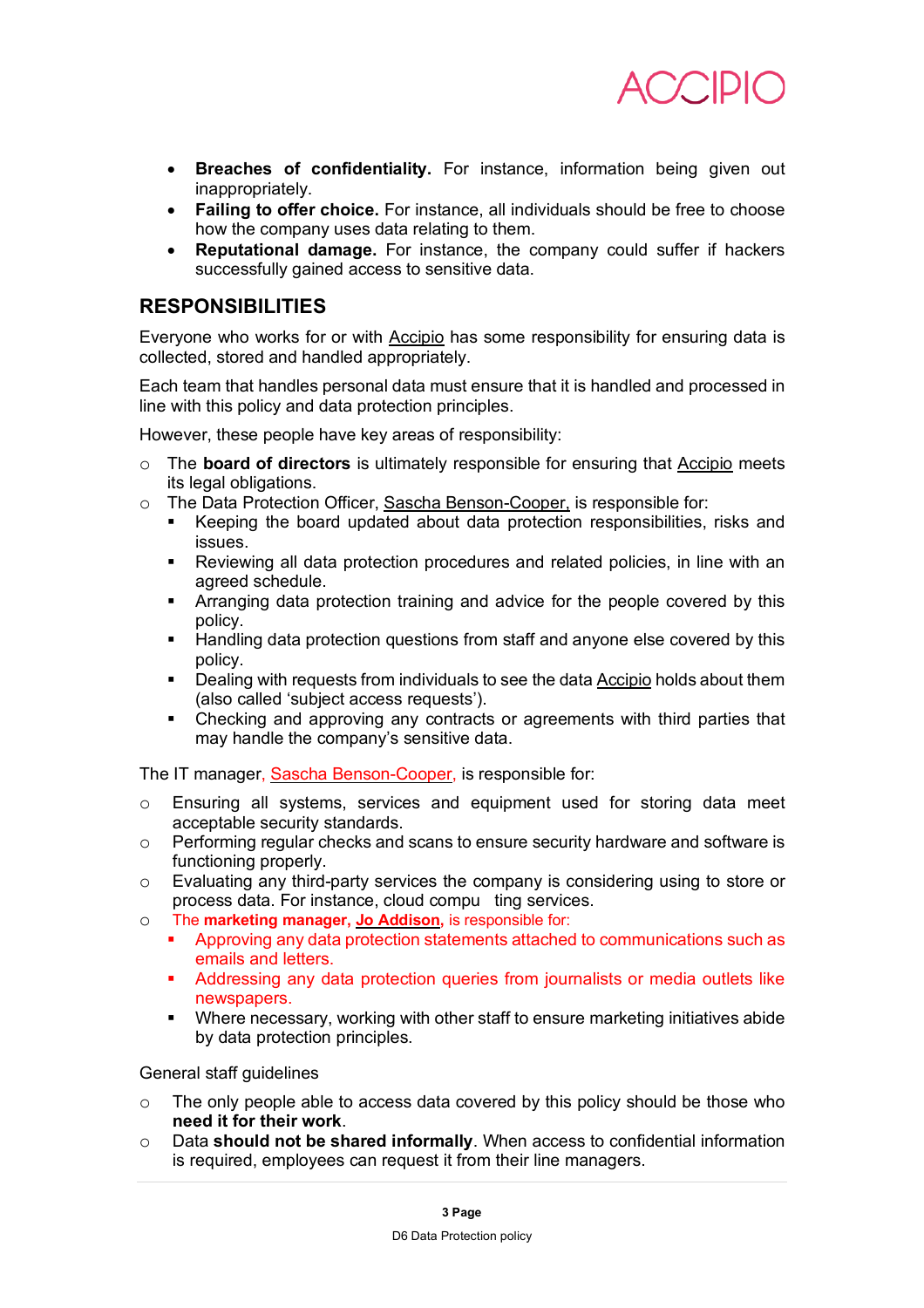

- o **Accipio will provide training** to all employees to help them understand their responsibilities when handling data.
- o Employees should keep all data secure, by taking sensible precautions and following the guidelines below.
- o In particular, **strong passwords must be used** and they should never be shared.
- o Personal data **should not be disclosed** to unauthorised people, either within the company or externally.
- o Data should be **regularly reviewed and updated** if it is found to be out of date. If no longer required, it should be deleted and disposed of.
- o Employees **should request help** from their line manager or the data protection officer if they are unsure about any aspect of data protection.

### **DATA COLLECTION**

To comply with the law, personal information must be collected and used for only the purposes that are necessary to carry out legitimate functions. Users who's data is stored must opt in for their consent for us to process the data. This consent will be given at the point of signing up and will have access to an easy to understand privacy notice details how Accipio will use their data. The information will be stored safely and securely, with processes in place in the case of a data breach.

## **DATA STORAGE**

These rules describe how and where data should be safely stored. Questions about storing data safely can be directed to the IT manager or data controller.

When data is **stored on paper,** it should be kept in a secure place where unauthorised people cannot see it.

These guidelines also apply to data that is usually stored electronically but has been printed out for some reason:

- o When not required, the paper or files should be kept **in a locked drawer or filing cabinet**.
- o Employees should make sure paper and printouts are **not left where unauthorised people could see them**, like on a printer.
- o **Data printouts should be shredded** and disposed of securely when no longer required.

When data is **stored electronically**, it must be protected from unauthorised access, accidental deletion and malicious hacking attempts:

- o Data should be **protected by strong passwords** that are changed regularly and never shared between employees.
- o If data is **stored on removable media** (like a CD or DVD), these should be kept locked away securely when not being used.
- o Data should only be stored on **designated drives and servers**, and should only be uploaded to an **approved cloud computing services**.
- o Servers containing personal data should be **sited in a secure location**, away from general office space.
- o Data should be **backed up frequently**. Those backups should be tested regularly, in line with the company's standard backup procedures.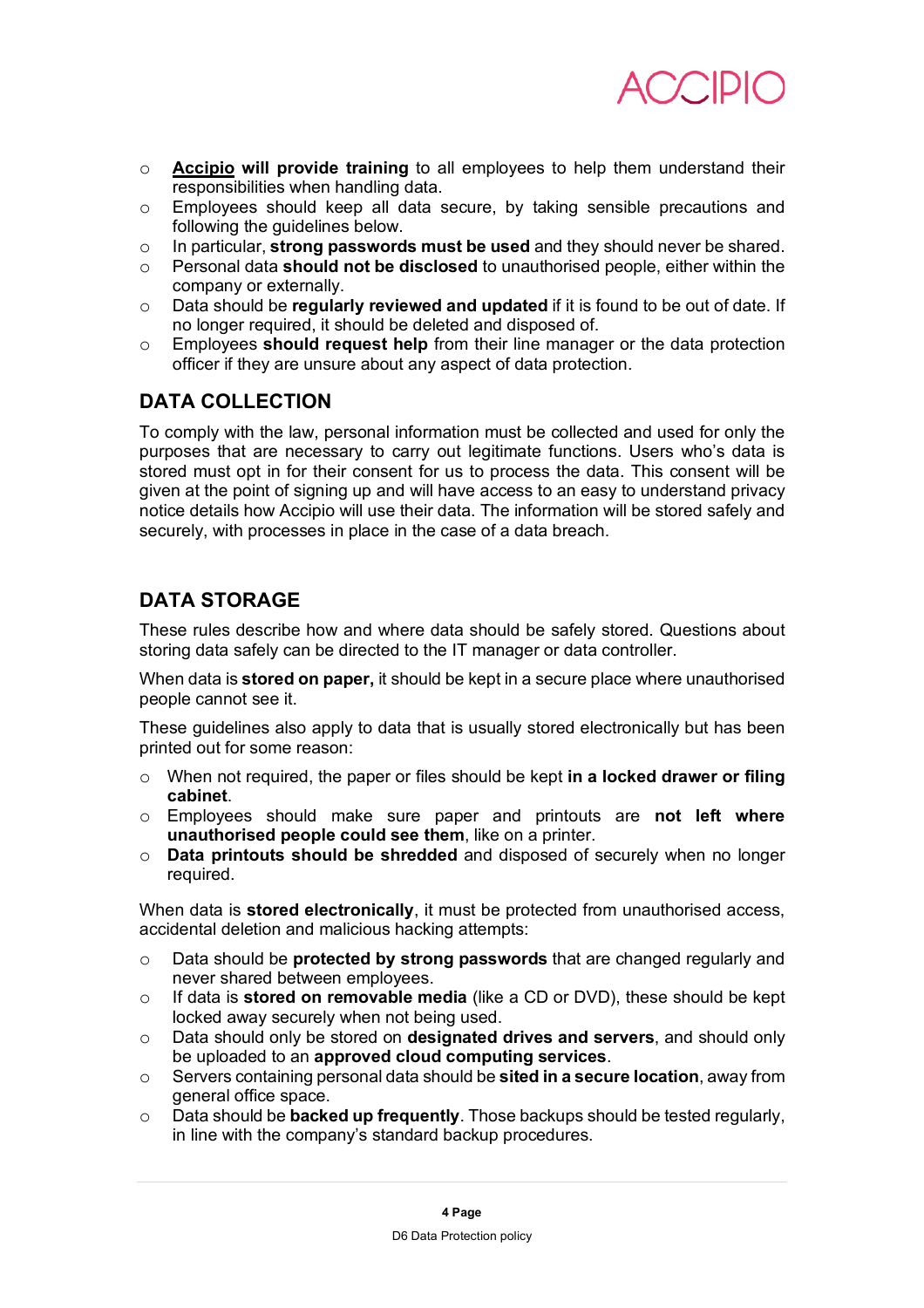

o All servers and computers containing data should be protected by **approved security software and a firewall**.

# **DATA PROCESSING**

Personal data is of no value to Accipio unless the business can make use of it. However, it is when personal data is accessed and used that it can be at the greatest risk of loss, corruption or theft:

- o When working with personal data, employees should ensure **the screens of their computers are always locked** when left unattended.
- o Personal data **should not be shared informally**. In particular, it should never be sent by email, as this form of communication is not secure.
- o Data must be **encrypted before being transferred electronically**. The IT manager can explain how to send data to authorised external contacts.
- o Personal data should **never be transferred outside of the European Economic Area**.
- o Employees **should not save copies of personal data to their own computers.**  Always access and update the central copy of any data.

## **DATA ACCURACY**

The law requires Accipio to take reasonable steps to ensure data is kept accurate and up to date.

The more important it is that the personal data is accurate, the greater the effort Accipio should put into ensuring its accuracy.

It is the responsibility of all employees who work with data to take reasonable steps to ensure it is kept as accurate and up to date as possible.

- o Data will be held in **as few places as necessary**. Staff should not create any unnecessary additional data sets.
- o Staff should **take every opportunity to ensure data is updated.** For instance, by confirming a customer's details when they call.
- o Accipio will make it **easy for data subjects to update the information** Accipio holds about them. For instance, via the company website.
- o Data should be **updated as inaccuracies are discovered**. For instance, if a customer can no longer be reached on their stored telephone number, it should be removed from the database.
- o It is the marketing manager's responsibility to ensure **marketing databases are checked against industry suppression files** every six months.

#### **DATA REQUESTS**

**Access**- Users who have personal data stored by Accipio have the right to request the data we have on that specific user. This is restricted only to that user, and information may be further restricted if fpossibility of identification of other users. This information will be supplied no later than one month after the initial request.

ed by Accipio have the right to

**Rectification-** Data of users must be kept up to date and accurate. Users can contact us to update their data if it is shown to be inaccurate, and Accipio must update the data within 1 month